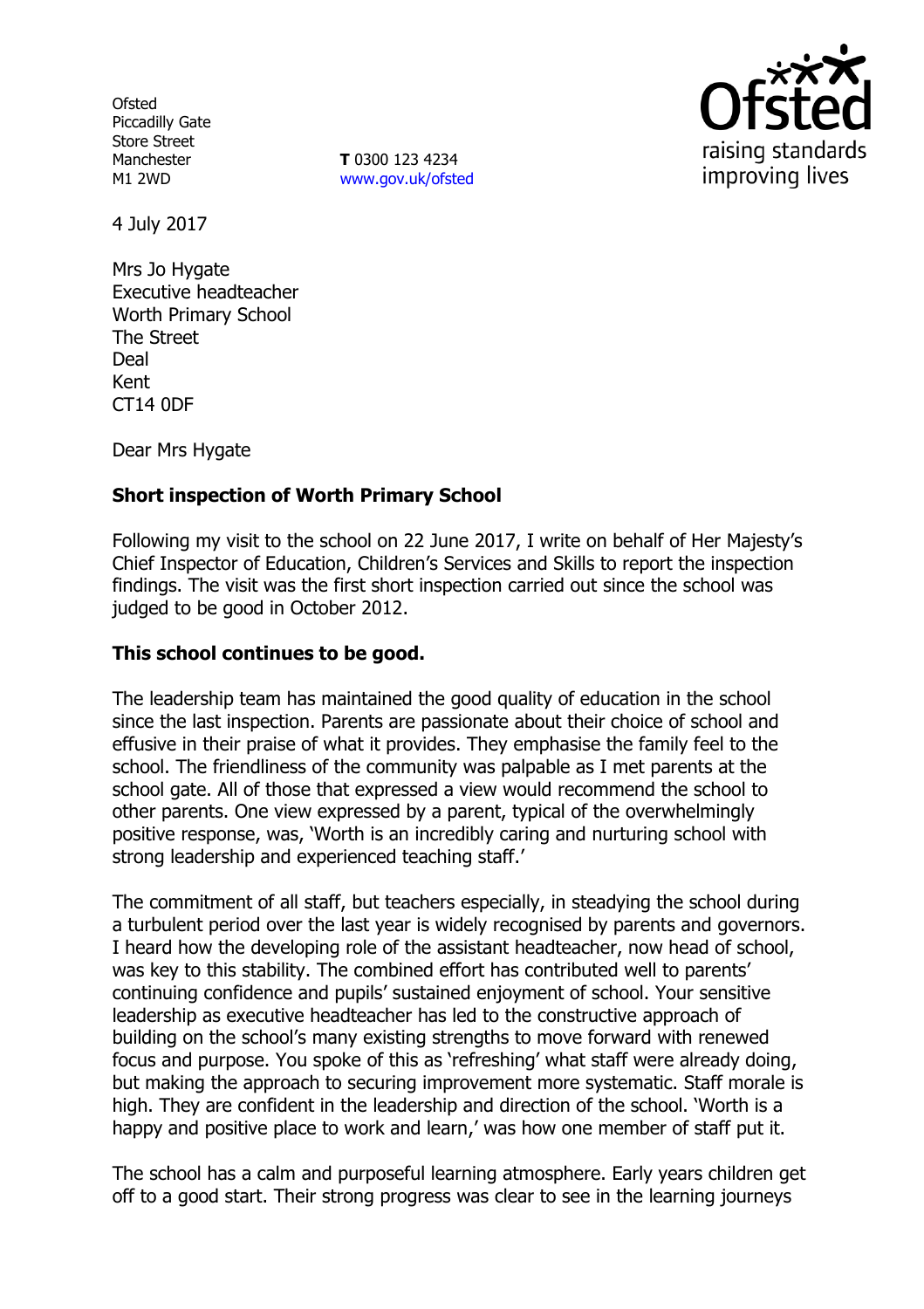

that I sampled. Across the school, pupils work hard and have positive attitudes to learning. In discussion, they respect each other's ideas and work very well together in pairs and groups. Teachers' subject knowledge is secure. They use this well to make clear for pupils what they are learning and why, providing effective tasks and activities to secure their understanding. This was an area for improvement following the school's previous inspection and is now one of the school's strengths. Teachers help pupils to make links with their previous learning and between different subjects to make learning more interesting and engaging.

Your strategy of involving subject leaders more in securing improvements has contributed well to rising expectations and increasing ambition. You make sure that any improvements are likely to last by implementing systems to underpin the changes and check carefully that they work as intended. For example, you have introduced closer and more frequent tracking of pupils' progress. You are helping staff to make better use of pupils' starting points to raise the expectations of what they could achieve. The previous inspection recommended linking school improvement to measurable targets. Your school improvement plan makes use of measurable targets and I saw evidence that you use regular reviews to adapt and refine the plan. We discussed the importance of also checking thoroughly whether improvements that are less easily measured are also secure, for example the difference made by training to increase the depth of teachers' questioning.

You have begun important efforts to ensure that more pupils than previously reach the highest standards already achieved by the most able. This is a work in progress and you know that there is more to be done. Expectations are similarly rising for pupils who have special educational needs and/or disabilities, drawing on leadership expertise in this aspect of education from elsewhere. This is one example of how the school is becoming much more 'outward looking' than it has been in the past for the benefit of pupils, teachers and leaders.

Governance is very strong and is a significant asset to the school. The governing body, guided ably by the impressive chair, demonstrates clear strategic thinking. The local authority has provided effective support for the school, especially to support governors' financial planning to ensure that the school continues to prosper and thrive in the future. Governors ask searching questions of school leaders to challenge them appropriately and hold them to account in the shared drive to secure the best possible quality of education.

### **Safeguarding is effective.**

All necessary pre-employment checks are in place and recorded methodically on the single central register. This record goes beyond statutory requirements to show a clear, single overview of extensive pre-employment checks and training. Staff are well trained, with training relevant to their different roles. Written records are suitably detailed. They show that staff are very alert to concerns and use the school systems correctly for reporting them. Leaders' measured responses to these concerns and resulting action are recorded clearly. Governors systematically audit safeguarding arrangements to ensure that all requirements are met. They respond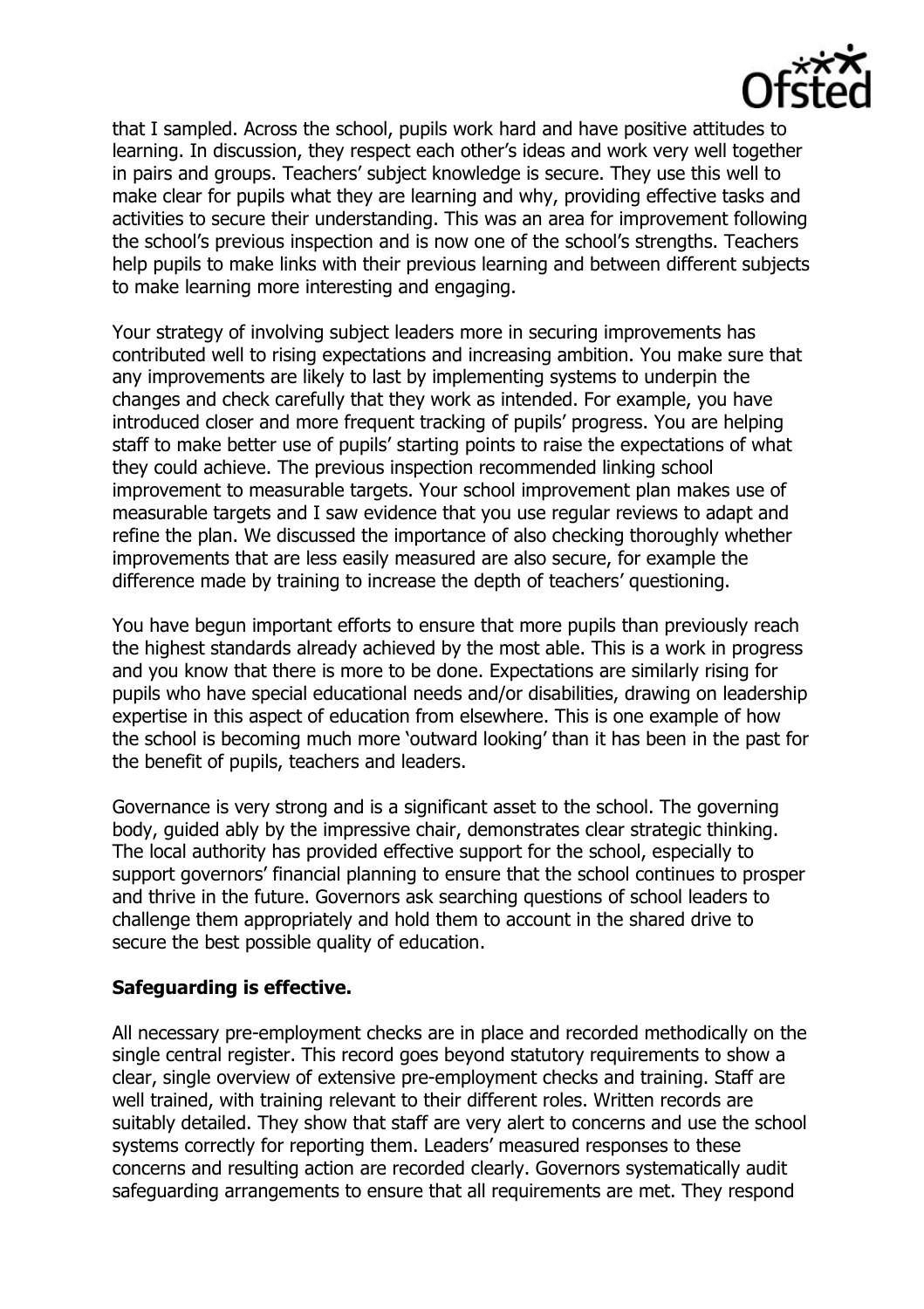

promptly to any areas that can be further strengthened, and recheck in a timely manner that any necessary action has been taken.

Pupils and parents have complete confidence that pupils are safe in school. Leaders and staff know individuals and families very well. They work closely with parents to promote pupils' welfare and well-being. Recent surveys of pupils carried out by the school show that they feel very safe in school and know adults that they feel confident will help them if they have any worries. This backs up what pupils told me during the inspection. All parents and staff who responded to the inspection survey agreed, most of them strongly, that the school keeps its pupils safe.

# **Inspection findings**

- The small size of each year group means that data about the school's performance must be used carefully. With the slight fluctuations usually seen with such small numbers, broadly, pupils' achievement has been relatively consistent since it was judged good at the previous inspection. However, leaders recognised that last year's leavers had not done well enough in reading and promptly set about evaluating why. They analysed the results closely to identify priorities for improvement for the current year. During the inspection, I explored with you how effective leaders' response has been.
- The importance of reading at Worth Primary is clear to see. Pupils value the wide range of high-quality books that they are able to enjoy. The literacy leader has led successful work to raise the profile of reading. Rejuvenated and frequently refreshed with a rotation of books, the attractive library is used often by pupils. The 'reading rangers' appointed among older pupils promote enjoyment of books well with younger and sometimes more reluctant readers. I observed the 'rangers' explain carefully the meaning of unfamiliar words, a suitable challenge for both the older and younger pupils. Pupils were keen to read aloud to me and did so clearly, with fluency and expression. Younger pupils and children in the early years use their strongly developing phonic knowledge readily and with confidence. Opportunities to learn and practise phonics (letters and the sounds they represent) are promoted prominently throughout the Reception Year environment. However, there are fewer appropriate choices of accessible texts in the early years for children at the early stages of enjoying books.
- The tracking of pupils' reading ages by the subject leader shows significant recent gains. Training for staff has focused on using high-quality texts and effective questioning to deepen pupils' understanding and interpretation of what they read. Ready access to audio books broadens pupils' experience of highquality texts to develop more advanced comprehension skills. Leaders report that this approach is especially helpful for those whose ability to decode the printed word is less well developed. However, leaders have not fully evaluated the impact of these strategies on developing the broad range of pupils' reading skills.
- $\blacksquare$  In recent vears, pupils have missed too much school. An important focus for this inspection was to see how successfully leaders are securing much-needed improvements in pupils' attendance. Pupils enjoy school and the overwhelming majority attend regularly. The importance of not missing school unnecessarily is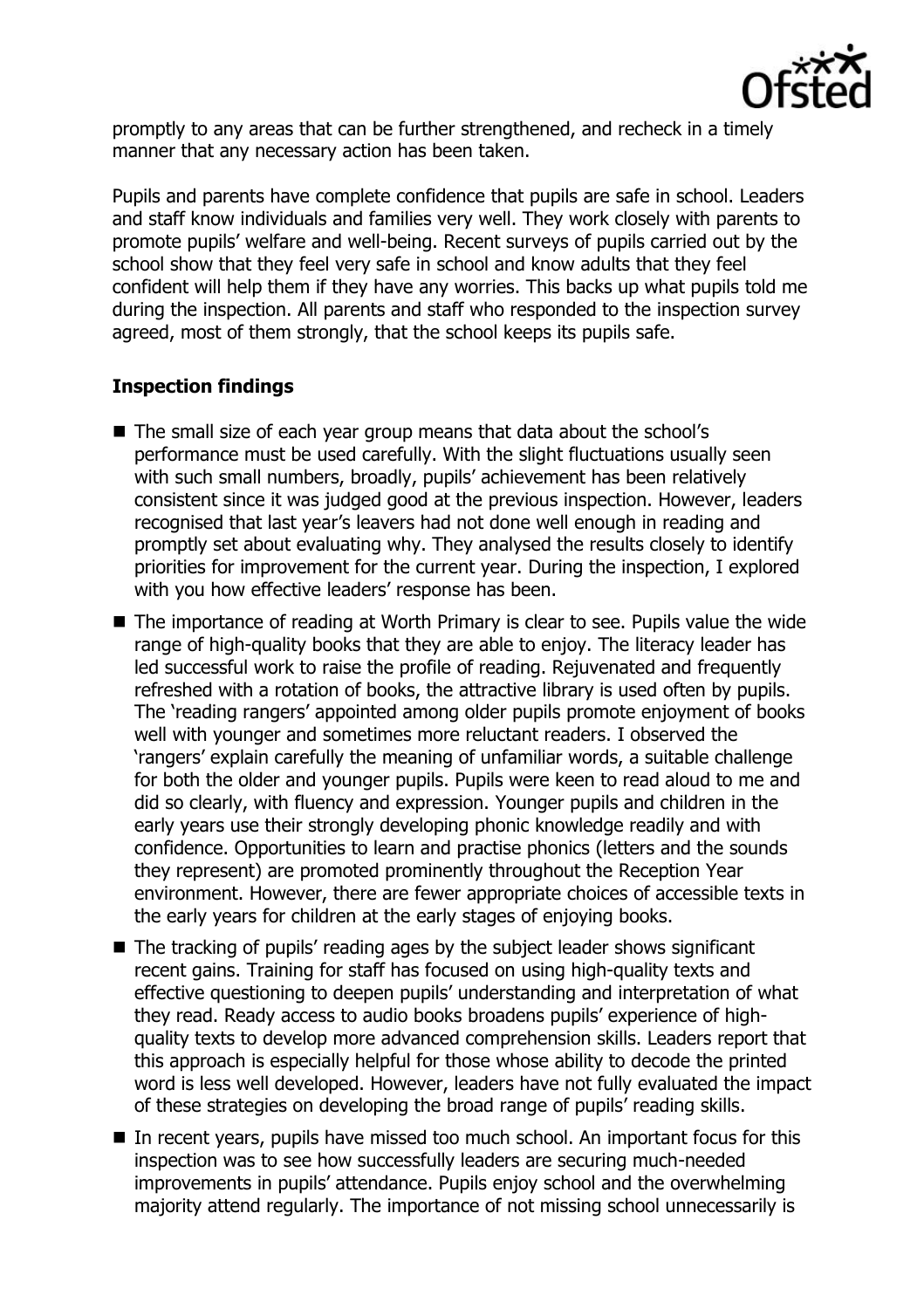emphasised with parents. You reward good habits and investigate absences thoroughly. Overall attendance rates are considerably higher this year than they have been in recent years, including for disadvantaged pupils and those who have special educational needs and/or disabilities. As one parent I met told me, 'Even when my daughter is poorly, she doesn't want to miss school.' Although occasionally some pupils may have good reason for missing school more regularly, your appropriate determination to continue to tackle this issue is reflective of leaders' approach of not looking for easy excuses.

- Another area that I investigated was how well disadvantaged pupils get on at Worth. Disadvantaged pupils make at least similar and sometimes better progress than other pupils nationally who have similar starting points. The most able disadvantaged pupils do similarly well, with a number reaching the highest standards in recent years. Your analysis of this group of pupils shows good awareness of the complex make-up and overlap of pupils' differing needs, such as those who are disadvantaged and who also have special educational needs and/or disabilities. Leaders place a strong emphasis on making sure that disadvantaged pupils, like all others, benefit from consistently effective teaching. However, leaders and governors are not able to pin down the value that is added by the small amount of pupil premium funding that the school receives. You recognise the importance of deepening your evaluation to try to show this.
- During this inspection, I also wanted to explore with you how successful leaders are in creating a culture of ambition and high expectation to lift outcomes for pupils further, especially the most able. You, with the governors, demonstrate clear strategic vision and have begun to drive greater challenge, ambition and aspiration for pupils' outcomes. The most able pupils tend to make similar progress to other pupils in the school and exceed age-related expectations of attainment. However, leaders are correct in their determination that, with strong and sustained progress over time, more pupils from lower starting points could reach high standards in their work. You have an accurate view of aspects of this work that are already going well and where further attention is needed. Teachers demonstrate awareness of the need to challenge the most able pupils, but the success of the strategies they use remains mixed at this stage. We were in close agreement about the examples we saw when visiting classes together.
- The school's assessment information shows that most pupils across the school are working at least at age-related expectations. Although there is some understandable variation from cohort to cohort, a higher proportion is working at greater depth or at a higher standard than has been evident in the past.

# **Next steps for the school**

Leaders and those responsible for governance should ensure that:

- $\blacksquare$  they build on the work already started to ensure that any pupil that has the potential to work at greater depth or reach high standards does so
- $\blacksquare$  they evaluate more deeply the difference made by particular strategies to secure the best possible improvement